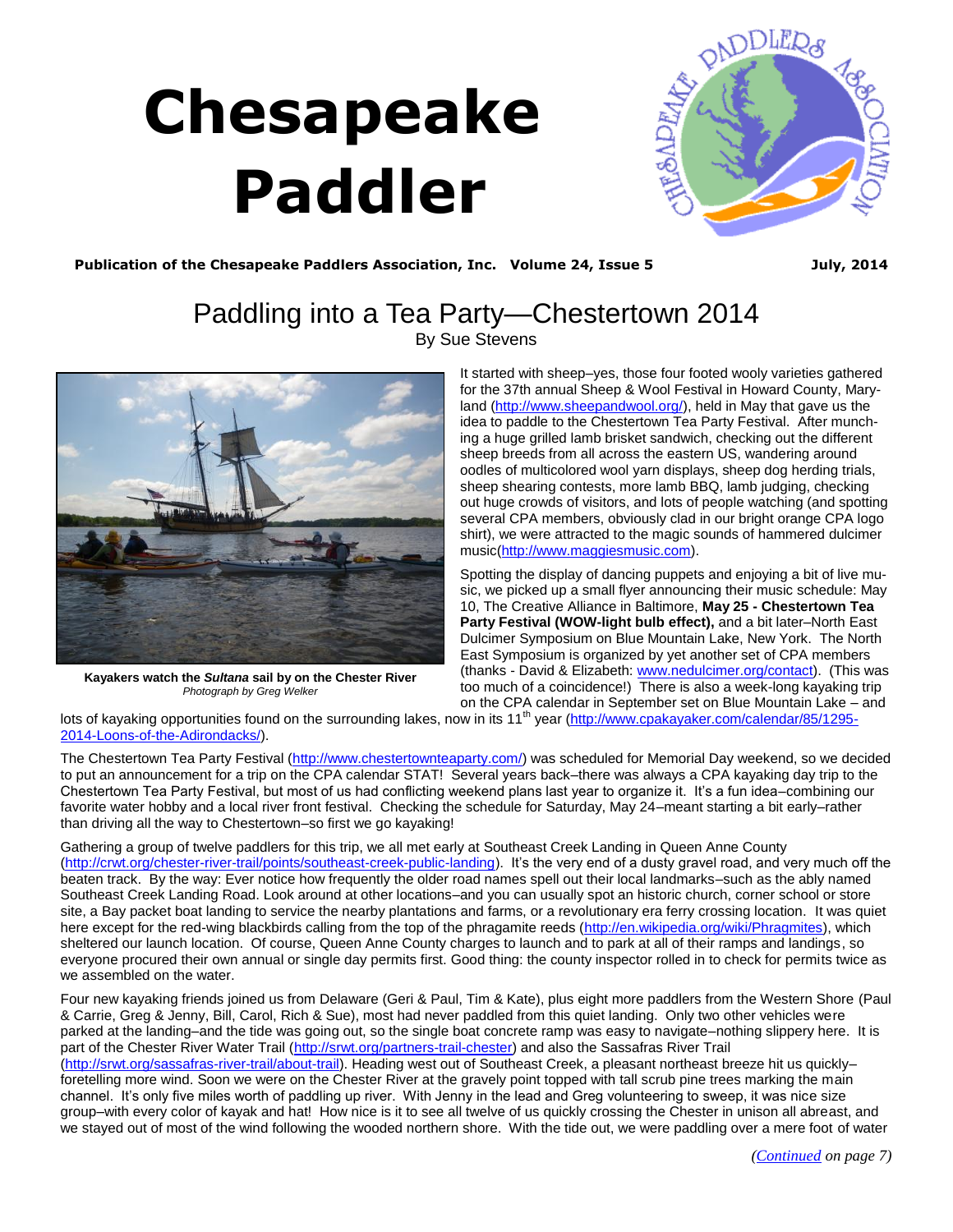#### <span id="page-1-0"></span>Page 7 *Chesapeake Paddler July, 2014*

[PAID ADVERTISEMENT](http://www.crosscurrentsseakayaking.com/)

# **Whoop! Join the Fun! Kiptopeke Sea Kayaking Symposium September 19 - 21, 2014 Virginia Barrier Islands**

10 courses to choose from each day; all skill levels Venues: Chesapeake Bay and Atlantic Ocean Housing in the state park lodges

www.crosscurrentsseakayaking.com

Instructors: Jen Kleck, Alison Sigethy, Tom Noffsinger, Chris Raab, Rick Wiebush, Ed Schiller, Ken Fandetti, Jay Gitomer, Brian Blankinship, Mike Kunselman, Paula Hubbard, Kevin Black, Tom Malone

#### *[\(Continued](#page-0-0) from page 1)*

in some places. The whole northern edge of the shoreline is shallow and sandy, a great spot for leisure boaters to jump out and party. No one is out swimming yet–it's not even 10 a.m. We have come over three miles–the town church steeples and a round silver water tower glows in the morning sun–it's going to be a hot day!

Half way there, we re-group around a large red marker buoy at a wide turn in the Chester River to catch our breath. We could hear the morning parade's drums booming down the open river. Checking the view upriver, we spied the schooner Sultana in full sail–and headed straight for our group clustered at the red marker buoy! The schooner Sultana is the pride of Chestertown–built in town [\(http://www.baygateways.net/general.cfm?id=92\)](http://www.baygateways.net/general.cfm?id=92). It is one of the tall ships in the fleet for the War of 1812 Reenactment set on the Patuxent River June 21- 22.

Faster than expected in the light winds, the Sultana's full sails came straight toward our buoy. Moving a bit further safely toward the lee shore, we had a great view–and the folks on board got some great photos of us kayakers as they



**Kayaks parked at Washington College**  *Photograph by Rich Stevens*

passed down river on their morning cruise. Seeing it so close up–we may be planning another kayak trip to Chestertown for the down rigging of the Sultana November 1 ([http://sultanaeducation.org/public-programs/downrigging-weekend/\).](http://sultanaeducation.org/public-programs/downrigging-weekend/)

With only a mile to go, we soon landed adjacent to the large wood pavilion next to Washington College's long, low rowing docks. Rich had emailed ahead to get permission from the college to land, so the coast was clear. Low tide still meant a lot of sticky black mud for everyone–our shoes were full of mud, as well as the kayaks. Another large bunch of kayakers on a shorter outing offered by the Chesapeake Adventure Kayakers: <http://www.meetup.com/Chesapeake-Kayak-Adventures/> landed at the same time (including several CPA members). This group had started from the public landing on Morgan Creek just east of Chestertown on MD 291. Suddenly, thirty–five kayaks were spread across the green lawn–what a colorful gaggle of kayaks.

A three year old hand-carry kayak launch, which is part of the Chester River Water Trail ([http://srwt.org/chester-river](http://srwt.org/chester-river-trail/points/wilmer-park-chestertown)[trail/points/wilmer-park-chestertown\)](http://srwt.org/chester-river-trail/points/wilmer-park-chestertown), is located on the north side of the wood pavilion's shoreline. It is part of the shady waterfront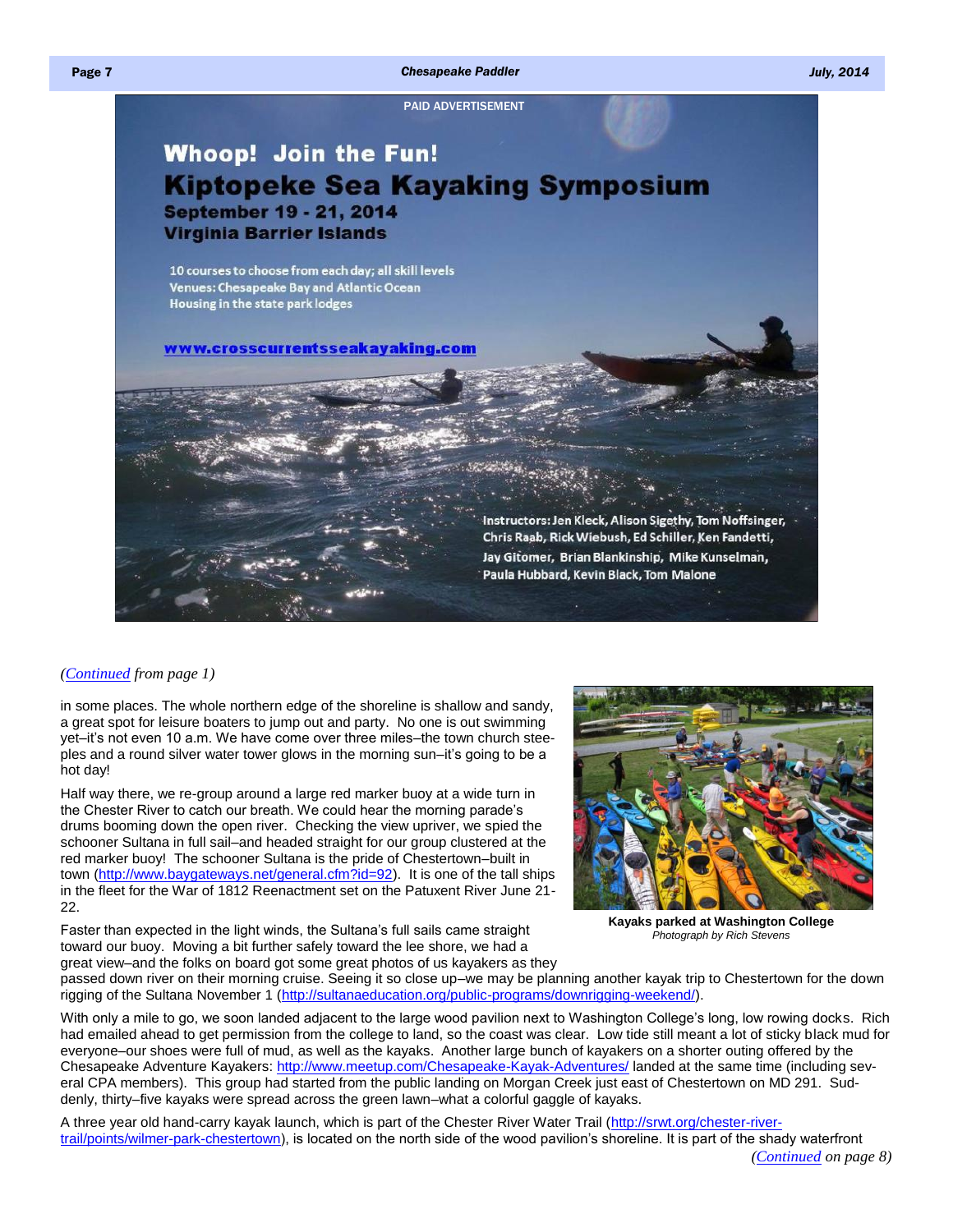#### <span id="page-2-0"></span>Page 8 **Chesapeake Paddler July, 2014 Chesapeake Paddler July, 2014**



**Public kayak launch at Washington College**  *Photograph by Rich Stevens*

Wilmer Park, off a nice sunken pathway of wide concrete pavers. It is surrounded by a large shoreline buffer of native plantings to help restore the surrounding marsh area, which used to be horribly mucky at low tide. The concrete paver access still had a sandy berm visible even at low tide, which will make landing easier at high tide. It would be easy to miss from the water with the tall native grasses, and it is a long walk from the nearest parking lot at Wilmer Park: will need wheels for an easy carry here. There was a great view of the waterfront from the deck of the raised wood pavilion, which is a great place to eat lunch in the shade. On Sunday, the Festival holds a homemade silly raft race in this cove

([http://www.chestertownteaparty.org/?page\\_id=131\)–](http://www.chestertownteaparty.org/?page_id=131)another great way to connect people to the water.

Next stop is the festival downtown. Changing out of wet shoes and damp gear into drier duds, we cabled all twelve of our kayaks together for a bit of security, and headed up Water Street toward the festival–now in full swing on High Street. The parade was just finishing, and the streets were full of costumed revolutionary colonials, summer soldiers in British red-coats, uniformed band members, all outnumbered by festival goers and children running amok.

With too many craft booths to check out, we scattered up the shady street toward the smells of lunch–and the food vendors. A big fa-

vorite is a local church group's huge fried fish sandwich–hot and tasty, served on top of two slices of white bread–too yummy! The church's stall, with hardily a waiting line this year, had moved to a new location across the crowded Monument Park Square. Music from the corner stage made a lively scene. The streets were full of food tents and tasty offerings–everything from Amish whoopee pies, homemade desserts, donuts, fried clams, hamburgers, someone selling lamb chops and steaks (note: sheep again!), fried dough, craft beer, strawberry shortcake, as well as carved house signs, voter registration booths, jewelry, rose bushes for sale and vendor booths–with more smoke from the grills: everything smelling great!

Next to the Emmanuel Episcopal Churchyard, we heard the magic sound of dulcimer Celtic music AGAIN! While in the shade of a huge magnolia tree full of climbing children, there were several very patient milking goats (sorry- no sheep at this location) that were getting "test" milked by the children. A big white tent in the shade held an exhibit of the Maryland Department of Natural Resources Scales & Tails from Tuckahoe State Park

[\(http://www.dnr.state.md.us/publiclands/snt.asp\).](http://www.dnr.state.md.us/publiclands/snt.asp) The park rangers were displaying recovered hawks and owls, which cannot go out flying wild due to their injuries–usually because of their close encounters getting hit by cars. They had cages of local snakes (the hog nose snake was very actively going up the side of his screen cage and showing off his bands of color) and several kinds of box and water turtles to show to hordes of eager children and their grownups. There was so much to see, eat and sample, but we were ready to return to our kayaks in time to see the Tea Party reenactment from the water!

Back in our kayaks, everyone drifted toward the anchored Sultana, now flying a British flag for the show. Everyone was in costume, geared up and shooting white puffs of cannon smoke



**Chestertown Tea Party Reenactment**  *Photograph by Rich Stevens*

across the water back toward other reenactors stationed on the waterfront. A number of moored sailboats and motor boats circled the Sultana and there was plenty of space for kayakers to watch the action in the front row, so to speak. The local water patrol boat also kept the water view clear. The packs of sightseers crowded along the narrow harbor street to watch the shoreside action. Costumed Colonials and Redcoats backed down High Street through the middle of the crowds–their alternating gun volleys booming with more smoke. We could not see their street action, but could hear the guns booming when they arrived at the wharf. Suddenly, a whole bunch of costumed soldiers rowed into view–in full "retreat," followed by colonials, who rowed out to the anchored Sultana. Immediately, various large brown "bales" of tea and red-coated people were flying through the air and landing in the river. The British colors were pulled and the Stars and Stripes appeared on board. The colonials threatened–and more red-coated guys jumped over board and hung onto the tea bales. Everyone was cheering to toss more red-coats and people overboard: the tea party was on!

With the tea-dunking done, our kayak fleet gathered up to head down the Chester. This time we crossed the open channel–12 abreast in one group–staying away from the other motor boaters leaving the reenactment scene. Many of the riverside houses' docks stretching out into the river gave us protection from the busier river traffic channel. The passing boats produced some nice rolling wakes– making easy surfing. The wind was behind us the whole way–we had smooth paddling for another four miles. We kayaked past Bogle's wharf–where the Maryland Swim for Life event will be held on July 12; it's on the CPA calendar

[\(http://www.cpakayaker.com/calendar/85/767-23nd-Maryland-Swim-for-Life---Swim-Support/\)](http://www.cpakayaker.com/calendar/85/767-23nd-Maryland-Swim-for-Life---Swim-Support/). This a fun day assisting experienced swimmers in a protected fresh water venue, with lots of good fun and an event T-shirt too.

We spotted a small noisy Great Blue Heron rookery below the Wharf–with a resident heron parent standing guard on the very top of a rather large pine tree. It had no shelter from the weather up there–we wondered how they survive to fledge! The point where the group turned into the creek was topped by more large pines growing on top of a short cliff of orange eroding rock–very unusual when most of the Chester River shoreline is sandy or marshy. Around the point into Southeast Creek, we kayakers spotted a huge stick nest of a bald eagle hidden inside the top of another large pine tree, which we missed when we paddled past on the way out. A large brown